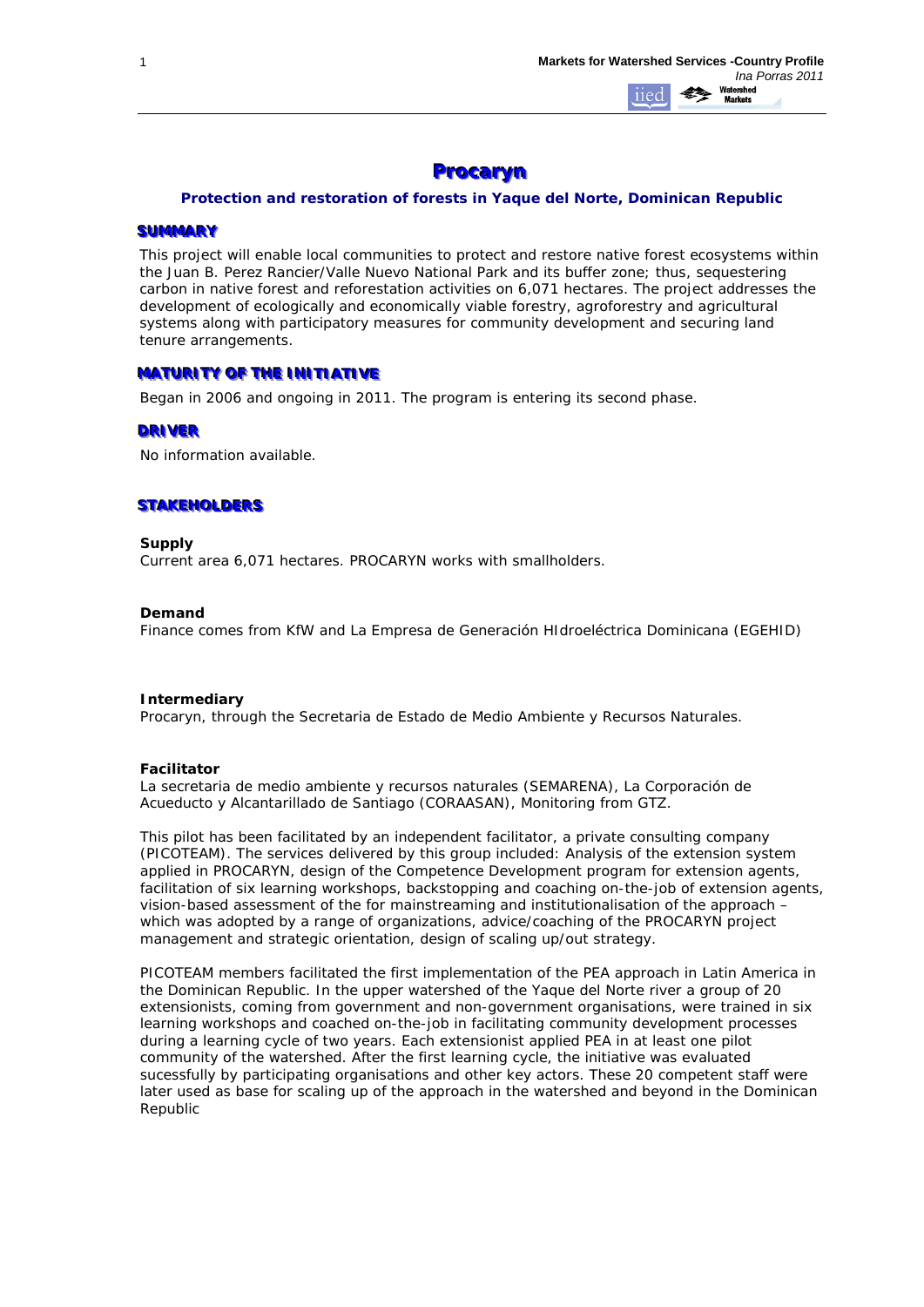## **MARKET DESIGN**

#### **Service**

*Bundled: carbon and reduction of sediment.*

### **Commodity**

*Reforestation and forest restoration; forest conservation, avoided deforestation, forest protection.*

### **Payment Mechanism**

PROCARYN focuses on the following issues:

- co-financing sustainable forest management (support in elaboration of management plans and managerial support for implementation, etc). The project co-finances a part of the investment, for example, 60 per cent of all costs of reforestation for up to five years, and the farmers have to finance themselves.
- Applying sustainable forest management techniques, applying low negative impact management techniques which maintain permanent forest cover, and in its practical application are easily understood by farmers.
- Investing in smallholders' knowledge.
- Certifying forest management (FSC) still in process.
- Organising smallholder forest owners through extension services.

#### **Terms of Payment**

Unclear. Co-financing of reforestation costs for first years.

# **Funds Involved**

La Corporación Dominicana de Electricidad (CDE), KFW, Biocarbon Fund, la Empresa de Generación Hidroeléctrica Dominicana (EGEHID) - \$US1.7 million. Reported on 12/09/11, Procaryn invested RD\$6.8 million in Rio Yaque del Norte. [\(http://www.diariodigital.com.do/?module=displaystory&story\\_id=7415&format=html\)](http://www.diariodigital.com.do/?module=displaystory&story_id=7415&format=html)

### **ANALYSIS OF COSTS AND BENEFIITS**

#### **Economic**

The project is entering its second phase. So far the project has supported 17 micro-projects (out of 78 presented).

#### **Environmental**

No information available.

### **Social**

Learning regarding community level from the PICOTEAM facilitator group in this pilot include: [\(http://www.picoteam.org/experiences/exp\\_long2.html\)](http://www.picoteam.org/experiences/exp_long2.html)

•New forms of local organisations (e.g. community umbrella organisations) were coming up and spreading as a way to represent the community's interests towards outsiders and to selforganise their activities in a concerted action.

•Rural people in the pilot communities "learnt" how to organise around community challenges and how to tackle these challenges successfully. Many challenges have been mastered through their self-initiative and self-organisation (e.g. aqueducts were built, roads for market access,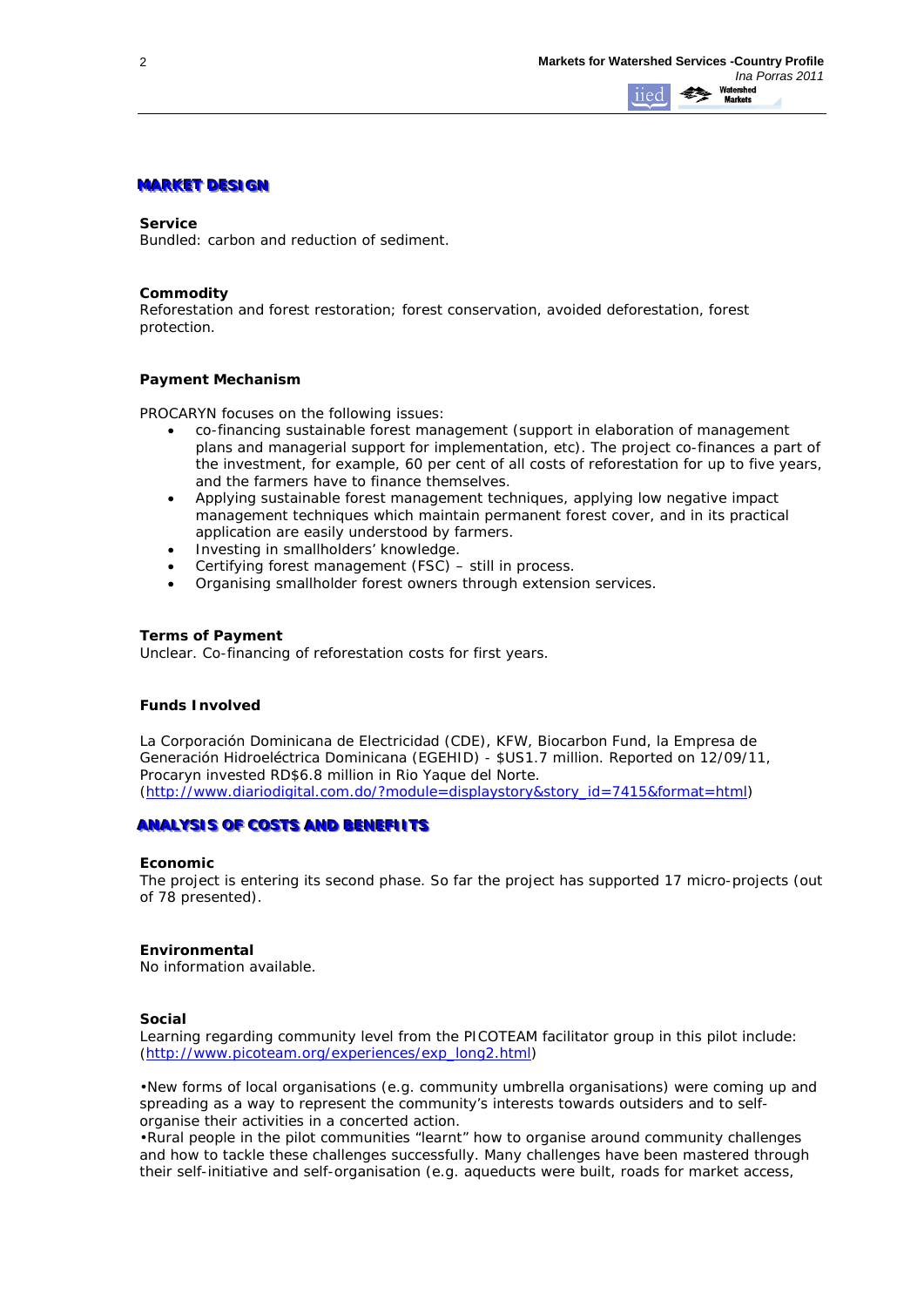reforestation of degraded land, improved agricultural production and value chains (coffee, flowers, and forests) or electrification, etc.). All these successes were driven by communities with their resources. These successes triggered a range of other collective actions in the communities which unleashed the potential and created economic opportunities for the villagers. •Rural people are aware of the significance of innovations for community development. A range of innovations in the field of NRM and income generation were developed and introduced which enabled the development of new potentials and economic enhancement.

•Local organisations have improved their performance and have been able to increase their membership drastically through a good governance inside. Today they commercialise the agricultural produce of their members.

•After having facilitated change processes by extensionists, new leaders which stand for the new governance style and culture have come up and drive the development process which was slumbering before in communities.

•People in rural communities exchange knowledge between peers. An active learning and sharing culture which enabled to speed up the innovation process and to reach a broad spectrum of the communities.

•Generally livelihoods in the pilot villages have improved in terms of individual and collective wellbeing.

# **LEGISLATION**

Possible PES in Procaryn are based on the Ley Marcode Medio Ambiente de 08.2000.

### **MONITORING**

Monitoring is done independently by GTZ.

### **MAIN CONSTRAINTS**

The main constraints to implement PES at national level include: Who charges and manages for PES? How to prevent the diversion of PES funds into national budget, who decides on the use of the funds for PES, how much to pay, and how to monitor? At the moment, most of the discussions have not reached ground level [\(http://www.rlc.fao.org/es/tierra/pdf/heindrichs.pdf\)](http://www.rlc.fao.org/es/tierra/pdf/heindrichs.pdf).

### **MAIN POLICY LESSONS**

No information available.

# **OTHER INFORMATION**

No information available.

### **CONTACT**

Thomas Heindrichs. Natural Resources Management Programme, German Technical Cooperation (GTZ), Santo Domingo, Dominican Republic.

### **REFERENCES**

Diario Digital. 12/sep/2011. Procaryn invierte RD\$6.8 millones en el río Yaque del Norte. [http://www.diariodigital.com.do/?module=displaystory&story\\_id=7415&format=html.](http://www.diariodigital.com.do/?module=displaystory&story_id=7415&format=html)

GTZ. 2009. Disaster Risk Management and Food Security in San Pedro Watershed. [http://www.gtz.de/en/weltweit/lateinamerika-karibik/bolivien/14257.htm.](http://www.gtz.de/en/weltweit/lateinamerika-karibik/bolivien/14257.htm)